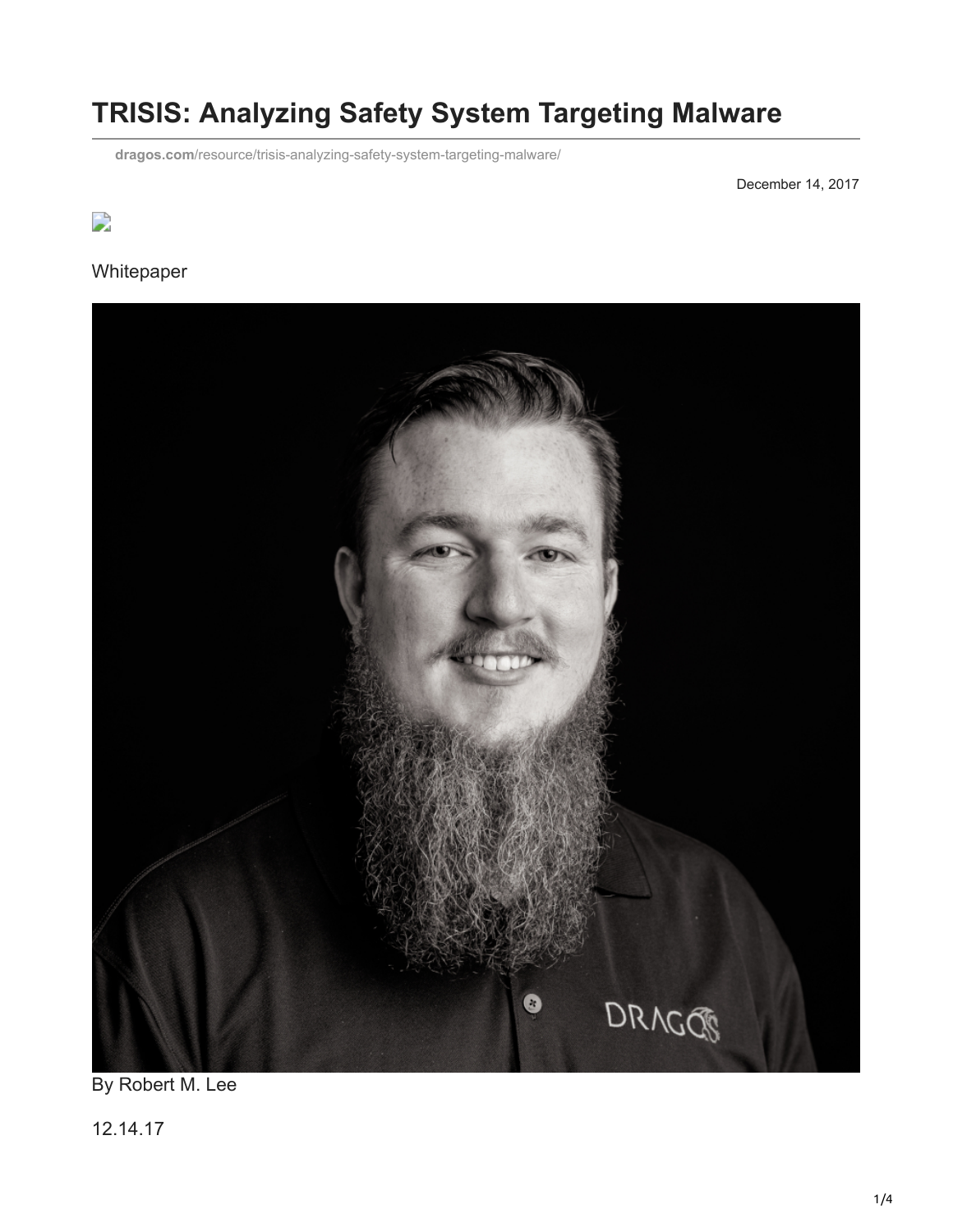

Today, the Dragos, Inc. team is releasing a report titled TRISIS: Analyzing Safety System Targeted Malware. TRISIS is malware that was developed and deployed to at least one victim in the Middle East to target safety instrumented systems (SIS). Dragos, Inc. found and analyzed the malware last month and made sure our ICS WorldView customers were aware and prepared with proper defense recommendations. We did not make news of this malware public because it is in our policy not to be the first to disclose ICS targeted malware or threats. Our reasons for this revolve around the fact that releasing such information can have a blow back effect on the industrial community. ICS threats are commonly hyped up in the public and the asset owners and operators are hit with trying to deal with the consequences of that while also trying to gather how they will prepare and respond to the threat. Additionally, informing the public about the threat also reveals to the threat what we know and can help the adversary be more effective. This is a delicate balance though because there is value in informing the larger community for lessons learned and information sharing as well. This puts security vendors in a difficult choice at times where there is no right answer. Our choice though looking at the balance from our perspective is only to publicly talk about threats, even if we find them first in the community, after someone else talks about it or the information leaks to the public. This allows our reporting to focus on the "so what" factor and the nuance of the issue as well.

The key takeaways from the report and things to know about TRISIS:

- The malware targets Schneider Electric's Triconex safety instrumented system (SIS) thus the name choice of TRISIS for the malware
- TRISIS has been deployed against at least one victim which resulted in operational impact
- The victim identified so far is in the Middle East and currently there is no intelligence to support that there are victims outside of the Middle East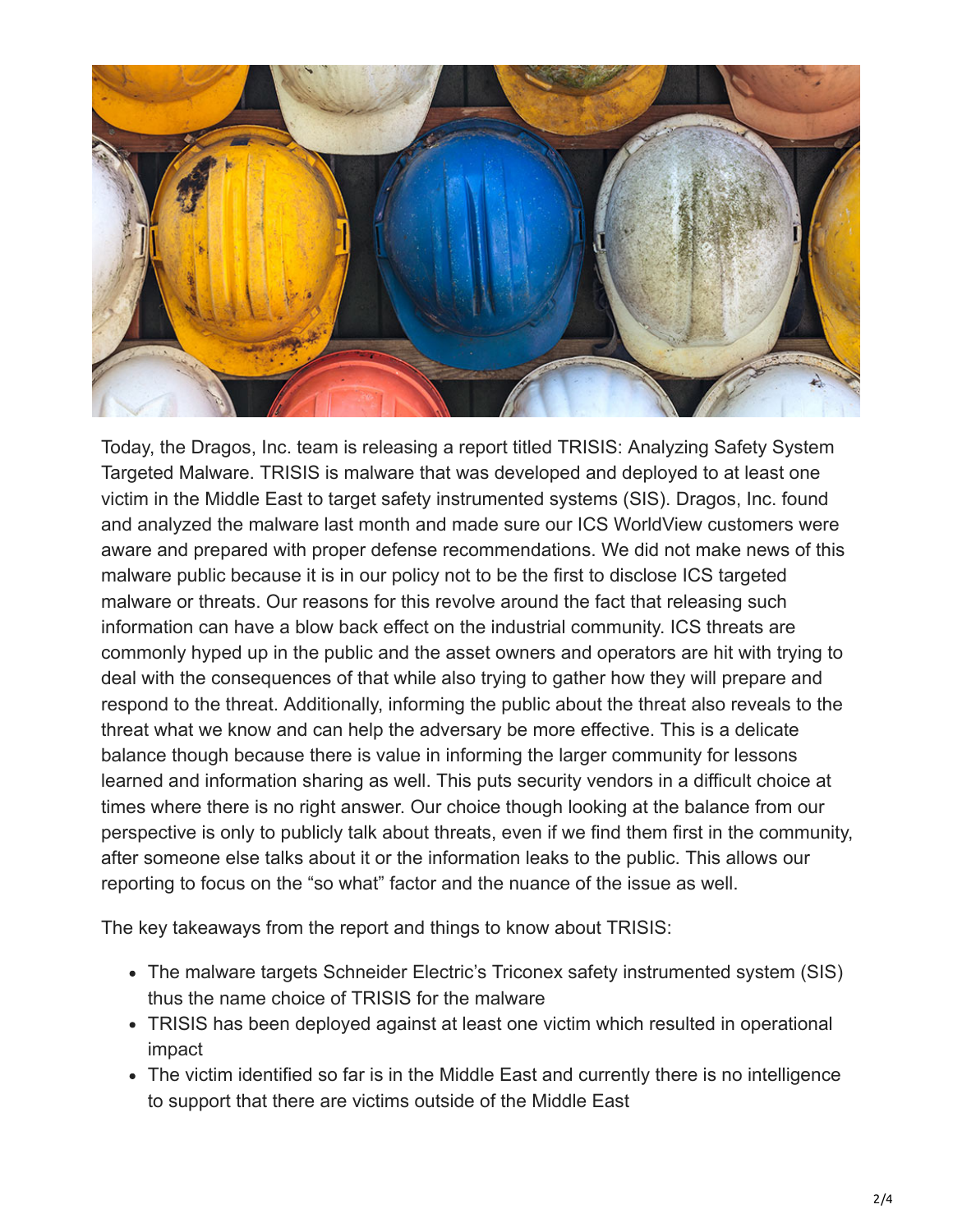- Triconex line of safety systems are leveraged in numerous industries however each SIS is unique and to understand process implications would require specific knowledge of the process. This means that this malware must be modified for each specific victim reducing its scalability
- The Triconex SIS controller had the keyswitch in 'program mode' during the time of the attack and the SIS was connected to the operations network against best practices. In a proper configuration and with the controller placed in Run mode (program changes not permitted) the attackers would face a more difficult challenge implementing the attack. Hindsight advice is not appropriate to apply to future attacks, but it is important to always try to reduce the effectiveness of adversary attack vectors.
- Although the malware is not highly scalable the tradecraft displayed is now available as a blueprint to other adversaries looking to target SIS and represents an escalation in the type of attacks seen to date as it is specifically designed to target the safety function of the process
- Compromising the security of an SIS does not necessarily compromise the safety of the system. Safety engineering is a highly specific skillset and adheres to numerous standards and approaches to ensure that a process has a specific safety level. As long as the SIS performs its safety function the compromising of its security does not represent danger as long as it fails safe.

The TRISIS malware is a very significant event for the community as the fifth ever ICStailored malware and the first to directly target SIS. It is a very bold attack while not technically complicated. The Dragos team intends for our report to ensure the proper nuance and recommendations to the community are captured. Our threat intelligence customers of our ICS WorldView reports can access the Dragos Intelligence Portal to get further information and technical details. We will continue to analyze and report out on this malware and its developments as well. Good luck to the community and always remember that defense is doable. If you missed the TRISIS Webinar you can [watch it here](https://www.dragos.com/media/trisis-webinar-20171219.html).

## DOWNLOAD

Enter your information to download the whitepaper.

**SKIP** 

## **Discover more resources.**

Explore more resources to support you on your ICS cybersecurity journey.